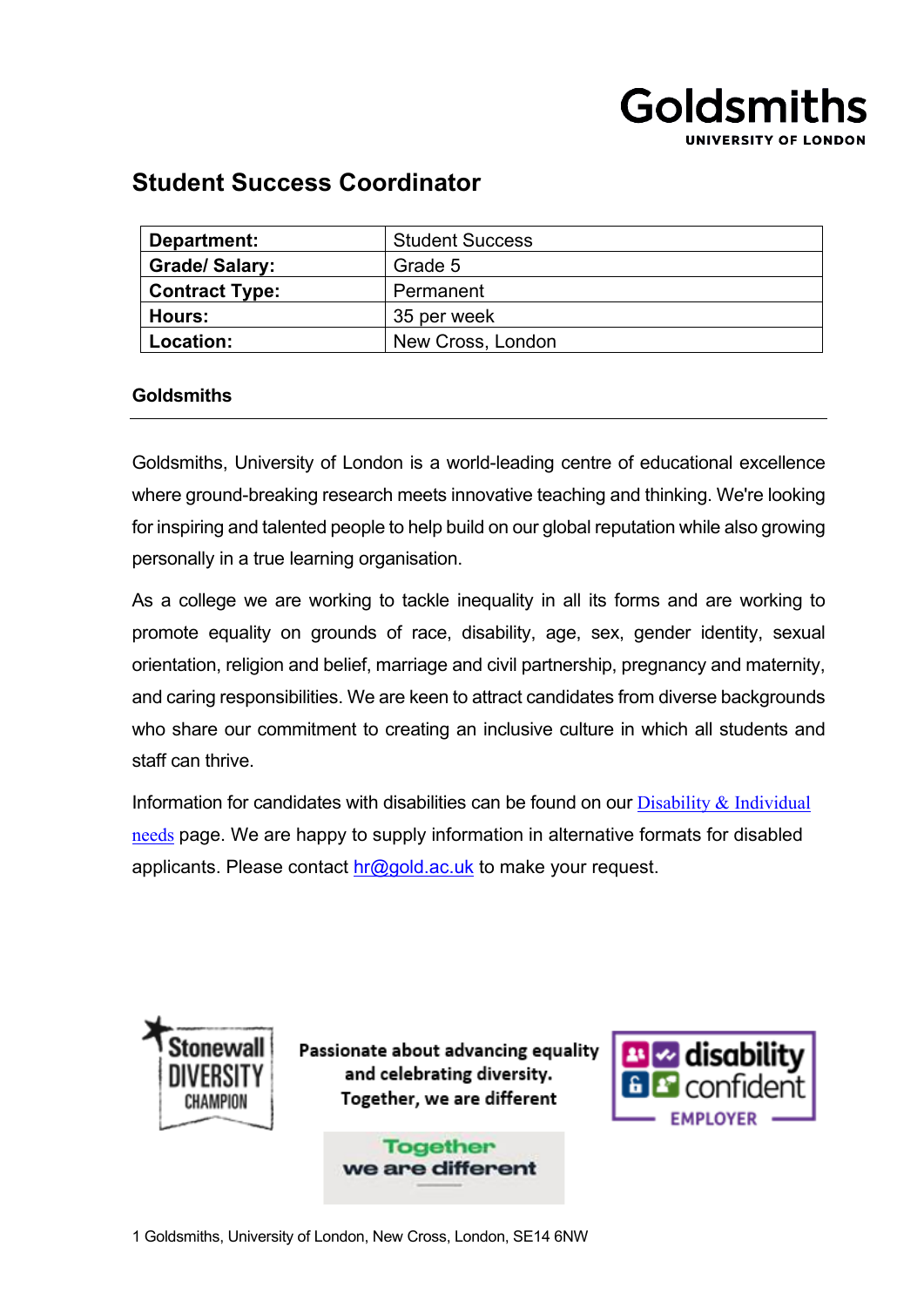# **Student Experience Directorate**

The student experience is at the centre of everything we do here at Goldsmiths. Whether it be through our research inspired teaching, an ever innovative curriculum or vibrant extracurricular and support offering, we have an unshakeable commitment to improving the experience of our diverse population.

The Student Experience Directorate is the part of Goldsmiths Professional Services that leads on the development and provision of outstanding student facing services. The Directorate is responsible for ensuring that every student at Goldsmiths has an excellent student experience and provides services across the student and academic lifecycle from application to graduation and covering everything from well being services to ensuring new programmes are set up correctly.

The Directorate is at the centre of a transformation programme as we seek to make services which underpin our student experience more efficient and effective. Over the next year, we will reconfigure the ways we work; reducing silos, making better use of systems and improving compliance with regulations, policies and processes.

# **Student Success**

The Student Success team is a new team bringing together services which focus on access, participation and degree outcomes across our diverse student population. The team comprises the following sub teams:

Widening Participation Open Book Student Journeys Student Outcomes

## **Job description**

Reporting to: Student Outcomes Manager/Student Journeys Manager Reports: N/A

#### **Summary:**

The team will work together to deliver an engaging programme of events across the student lifecycle, provide innovative engagement opportunities which bring student

2 Goldsmiths, University of London, New Cross, London, SE14 6NW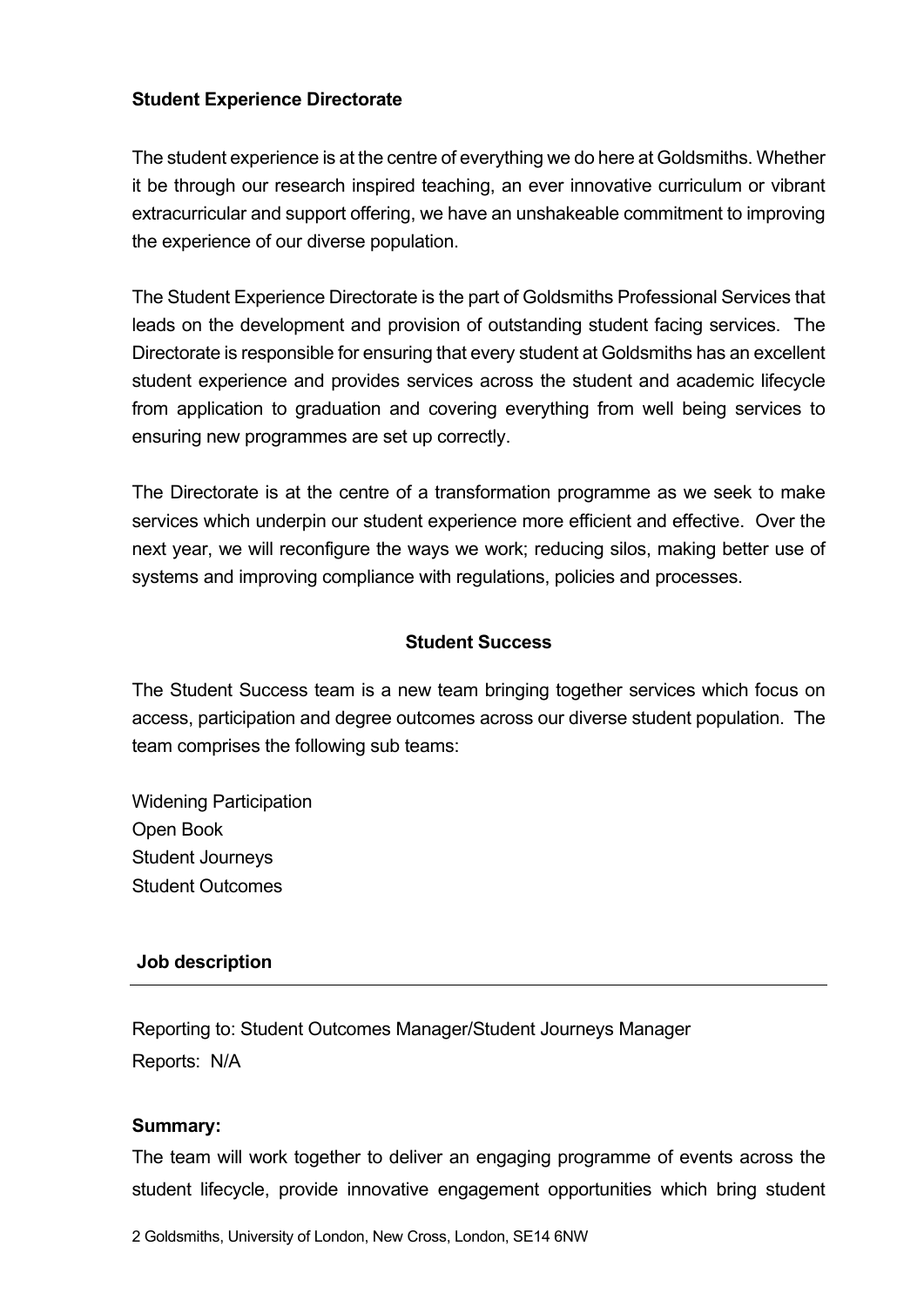voice to the fore, manages the College's approach to student communications and ensures the rigorous cycle of quality assurance processes are complied with across the College. The team's work will be informed and underpinned by a strong focus on supporting student outcomes. The role holder will focus on supporting specific areas of the team's work which may include coordinating events, developing communications, using evidence to evaluate the provision and to enhance the student experience. The role also involves liaising with students and academic staff, working with external examiners, servicing committees, and checking compliance. The role holder will need to demonstrate good use of initiative and be able to interpret, communicate and work with complex information. This is a busy and varied role which requires the post holder to communicate persuasively to ensure cooperation and compliance with key requirements across the academic year. The post holder must be able to work to tight deadlines and to learn new systems and procedures rapidly.

### **Main duties:**

- To work as a part of a team on a range activities across Student Success to support student communications, the student journey and student outcomes.
- To assist with preparation and delivery of events and activities across the student lifecycle, including supporting preparation of information for relevant communication channels.
- To support recruitment and briefing of students involved in specific engagement activities.
- To support activities to ensure student voice is at the fore of the way we work across the College.
- To provide administrative support for the External Examiners cycle (ensuring reports are received, recommendations communicated and payments made
- To support committee servicing, writing coherent, concise and clear minutes and recording action points.
- You will be required to undertake any other duties as may reasonably be required
- Ensure that you are aware of and aligned with Goldsmiths' Regulations, Strategy, and Objectives to work together to proactively advance Equality and Diversity
- At all times to help maintain a safe working environment by participating in training as necessary and following the Goldsmiths' Health and Safety Codes of Practice and **Policy**

3 Goldsmiths, University of London, New Cross, London, SE14 6NW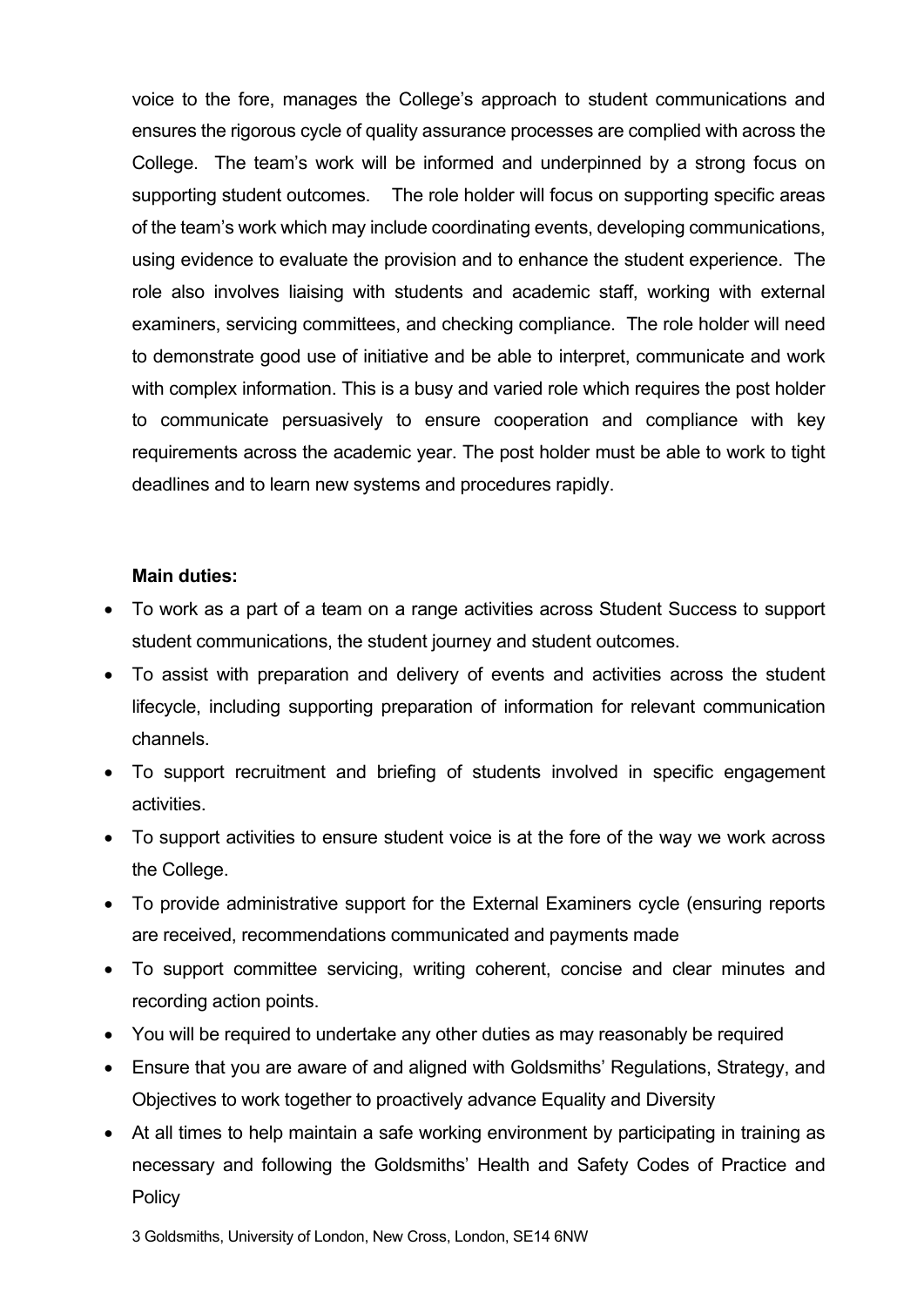Detailed below are the types of qualifications, experience, skills, and knowledge which are required of the post holder. Selection will be made upon evidence of best fit with these criteria.

The Essential criteria sections show the minimum essential requirements for the post, therefore if you cannot demonstrate in your application, you meet the essential criteria categorised below, you will not be invited to interview.

The Desirable criteria sections show additional attributes which would enable the applicant to perform the role more effectively with little or no training.

| <b>ID 012</b> | <b>Essential Criteria 1 - Qualifications</b>                                      |
|---------------|-----------------------------------------------------------------------------------|
|               | First degree or equivalent experience                                             |
|               | <b>Essential Criteria 2 - Experience</b>                                          |
|               | Experience of working within higher education                                     |
|               | Experience of administration within an academic service                           |
|               | <b>Desirable Criteria 1 - Experience</b>                                          |
|               | Experience of minute taking                                                       |
|               | Experience of events administration                                               |
|               | Experience of working directly with a range of diverse learners                   |
|               | <b>Essential Criteria 3 - Knowledge</b>                                           |
|               | A broad understanding of issues within contemporary Higher Education, key quality |
|               | indicators and sources of students' opinions/feedback.                            |
|               | <b>Essential Criteria 4 - Skills</b>                                              |
|               | Excellent<br>communication<br>skills<br>ability<br>and<br>draft<br>accurate<br>to |
|               | correspondence which concisely conveys complex information.                       |
|               | Ability to manage stakeholder relationships persuasively in a professional        |
|               | and assured manner                                                                |
|               | Excellent organisation skills with the ability to plan activities with minimal    |
|               | direction.                                                                        |
|               | Excellent organisation skills with the ability to plan over an academic cycle.    |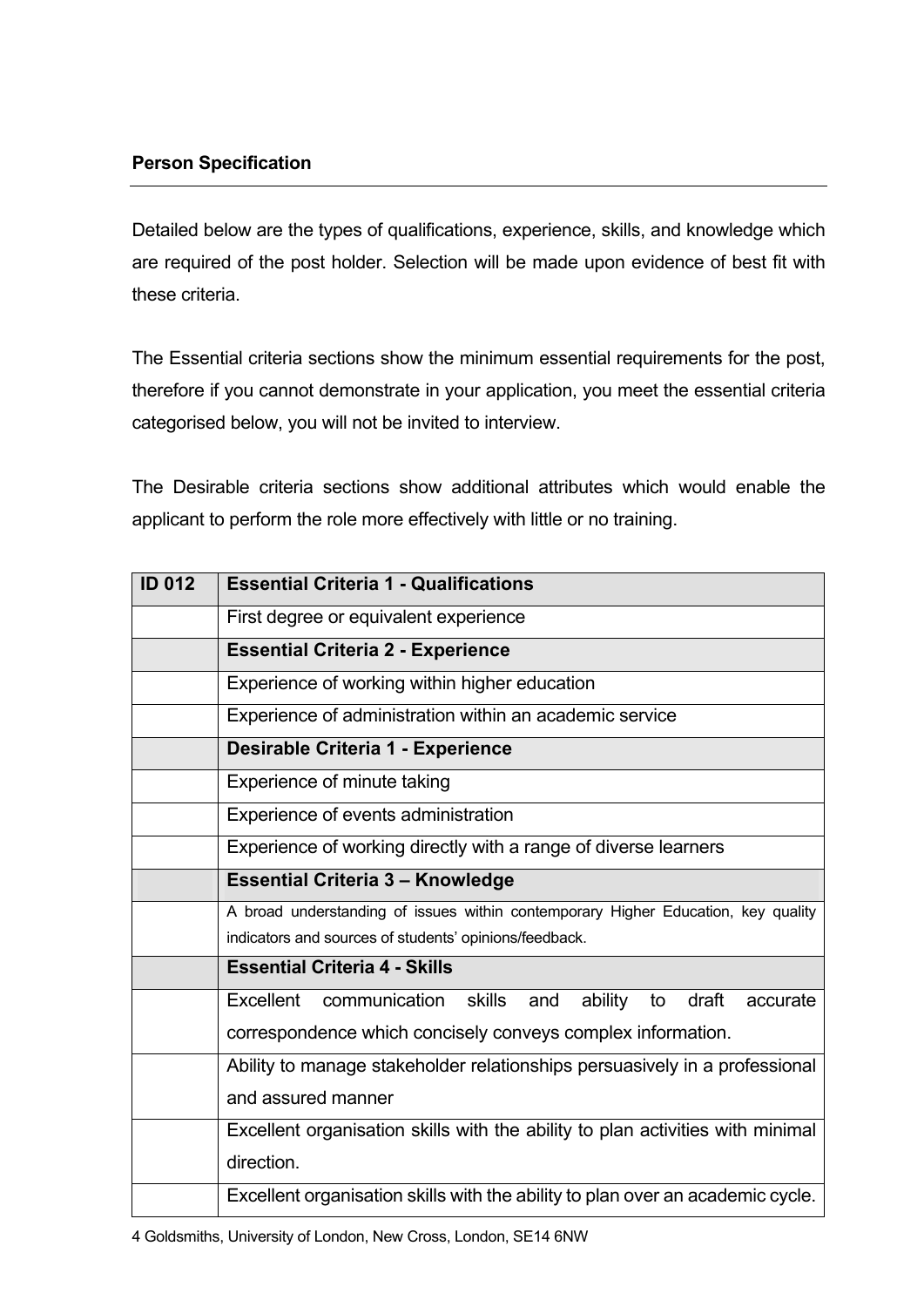| Attention to detail                                                         |
|-----------------------------------------------------------------------------|
| Collaborative and relationship-oriented approach to teamwork                |
| Good IT skills across Microsoft Office suite and a willingness to learn new |
| packages as required                                                        |
| <b>Essential Criteria 5 - Other</b>                                         |
| Experience of proactively advancing equality for diverse student and / or   |
| staff communities (for example, people of colour, disabled people, people   |
| of diverse faith backgrounds, LGBTQ+ people and other marginalised          |
| groups).                                                                    |

**Please also note that where qualifications are required, employment is conditional on the verification of them. Qualifications (must be original documents) will be checked before the first day of appointment.**

For more information about the role, please contact Tobin Webb, T.Webb@gold.ac.uk

**June 2022**